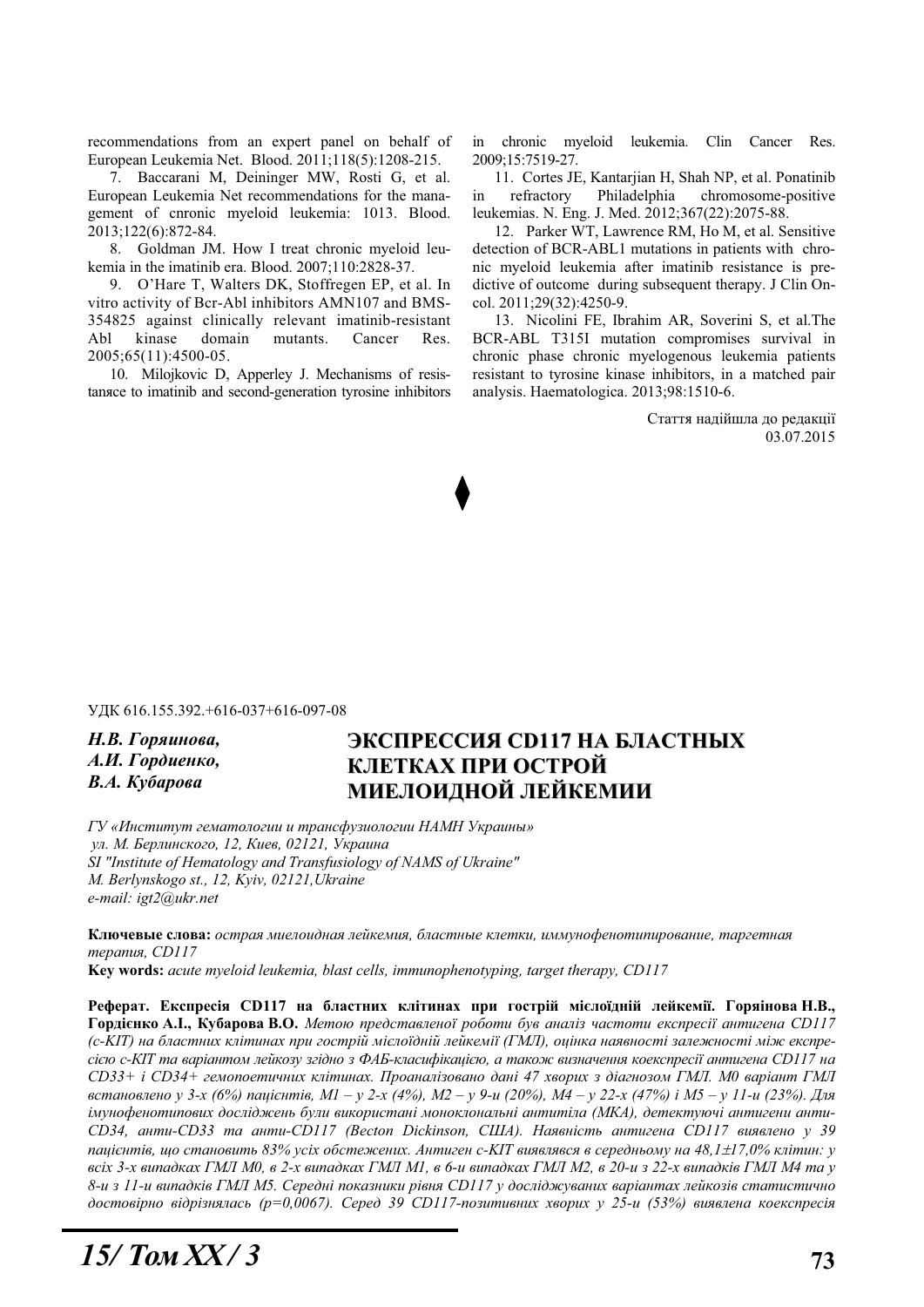*CD117+/CD34+. Eкспресія CD117+/CD34– спостерігалась у 14-и випадках (30%), CD117–/CD34+ – в 4-х*  $\alpha$ *kunaдках* (8,5%), CD117–/CD34– – також у 4-х випадках (8,5%). CD34 несли на собі 64 % клітин міслоїдного *походження. Встановлена висока позитивна кореляція між експресією CD117 та CD34 (r=+0,5169), яка виявилася* статистично значущою (р<0,0067). Антиген CD33 виявлявся на 81% досліджуваних клітин. Виявлено слабку нега $mu$ вну кореляцію між експресією CD117 та CD33 (r=-0,2247), яка була статистично незначною (р>0,0067).

**Abstract. CD117 expression on blast cells in acute myeloid leukemia. Goryainova N.V., Gordienko A.I., Kubarova V.A.** *The aim of the present work was to analyze the frequency of CD117 (c-KIT) antigen expression on the blast cells in acute myeloid leukemia (AML), evaluation of the presence of the relationship between the expression of the c-KIT and leukemia according to the FAB classification and definition of co-expression of the antigen CD117, antigens CD33 and CD34. The data of 47 patients with AML were diagnosed. M0 AML variant was established in 3 (6%) patients, M1 – in 2 (4%), M2 – in 9 (20%), M4 – in 22 (47%) and M5 – in 11 (23%). For immunophenotypic studies monoclonal antibodies (mAb) that detect antigens of anti-CD34, anti-CD33 and anti-CD117 (Becton Dickinson, USA) were used. The presence of the antigen CD117 was detected in 39 people, accounting for 83% of all surveyed. Antigen c-KIT was present in 48.1* $\pm$ *17.0% cells on average: in all 3 cases – AML M0, in2 cases of AML M1, in 6 cases – AML M2, 20 of 22 cases – AML M4 and in 8 of 11 AML M5 cases. Average levels of CD117 in investigated leukemia cases statistically differed significantly (p=0.0067). Among 39 CD117- positive patients in 25 (53%) co-expression of CD117+/CD34+ was revealed. Expression of CD117+/CD34- was observed in 14 cases (30%), CD117-/CD34+ – in 4 cases (8,5%), CD117-/CD34- – in 4 cases (8.5%). CD34 had of 64% of cells of myeloid origin. A high positive correlation between expression of CD117 and CD34 (r=+0,5169) was determined, being statistically significant (p<0.0067). CD33 antigen was present on 81% of the studied cells. A weak negative correlation between expression of CD117 and CD33 (r=-0,2247), was revealed, being statistically significant (p>0,0067).* 

Ген с-КІТ (при иммунофенотипировании обозначается как кластер дифференцировки CD117) кодирует рецепторную тирозинкиназу III типа, которая, вместе со своим лиганд-фактором стволовых клеток (stem cell factor, SCF), играет ключевую роль в выживании, пролиферации и дифференцировании кроветворных клеток-предшественниц и, как следствие, в механизме развития лейкемии [12, 14]. Когда этот рецептор связывается с SCF, он образует димер, активирующий внутреннюю активность тирозинкиназы, что, в свою очередь, приводит к фосфорилированию и активации сигнальных молекул трансдукции, распространяющих сигнал в клетку. Ген с-КІТ относится к семейству протоонкогенов и расположен на хромосоме 4 [8]. Установлено, что CD117 отвечает за синтез рецептора SCF с-КІТ при острой миелобластной лейкемии (ОМЛ) [19]. Важность этих исследований определяется появлением в клинической практике ингибиторов тирозинкиназы, таких, как иматиниб и сунитиниб, обладающих способностью останавливать действие рецептора с-КІТ [4].

CD117 принимает участие в таких важных для опухолевой прогрессии процессах, как стимуляция пролиферации клеток, снижение чувствительности к апоптотическим сигналам, а также в миграции и адгезии. Около 70% СD34 положительных клеток костного мозга содержат белок с-КІТ. Гиперэкспрессия или мутация с-КІТ стабильно наблюдается у большинства больных с ОМЛ и миелодиспластическим синдромом (МДС) [20], а снижение чувствительности к апоптозу при этих заболеваниях приводит к возникновению лекарственной резистентности. CD117 присутствует также на прогениторных клетках гематопоэза [2]. Плотность распределения рецепторов с-КІТ, имеющихся на бластных клетках, уменьшается по мере их созревания.

Во время размножения с-КІТ-позитивных клеток появляется популяция, образующая колонии, например BFU-E, CFU-E, CFU-GEMM, СFU-GM, CFU-meg, однако отсутствие или инактивирование CD117 приводит к невозможности их образования. Лиганд с-КІТ считается фактором, активирующим гемопоэз на ранних этапах. Самостоятельно он не активирует миелопоэз, однако значительно усиливает действие других факторов роста, таких как G-CSF, GM-CSF, IL-3 и IL-6 на клетки миелоидных линий [5].

Существует довольно сильная негативная регуляция экспрессии с-КІТ в процессе гемопоэза. Использование у взрослого человека моноклональных антител (МКА) к с-КІТ в качестве специфической терапии вызывает панцитопению и значительное падение клеточности костного мозга [9]. Это может косвенно свидетельствовать о том, что постоянная активность тирозинкиназы с-KIT является необходимой для нормального гемопоэза в костном мозге [6, 17].

В норме с-КІТ экспрессируется только недифференцированными или слабодифференцированными гемопоэтическими клетками. Однако установлено, что у больных ОМЛ CD117 экспрессируется и на поверхности 63-85% дифференцированных клеток [7, 21]. Степень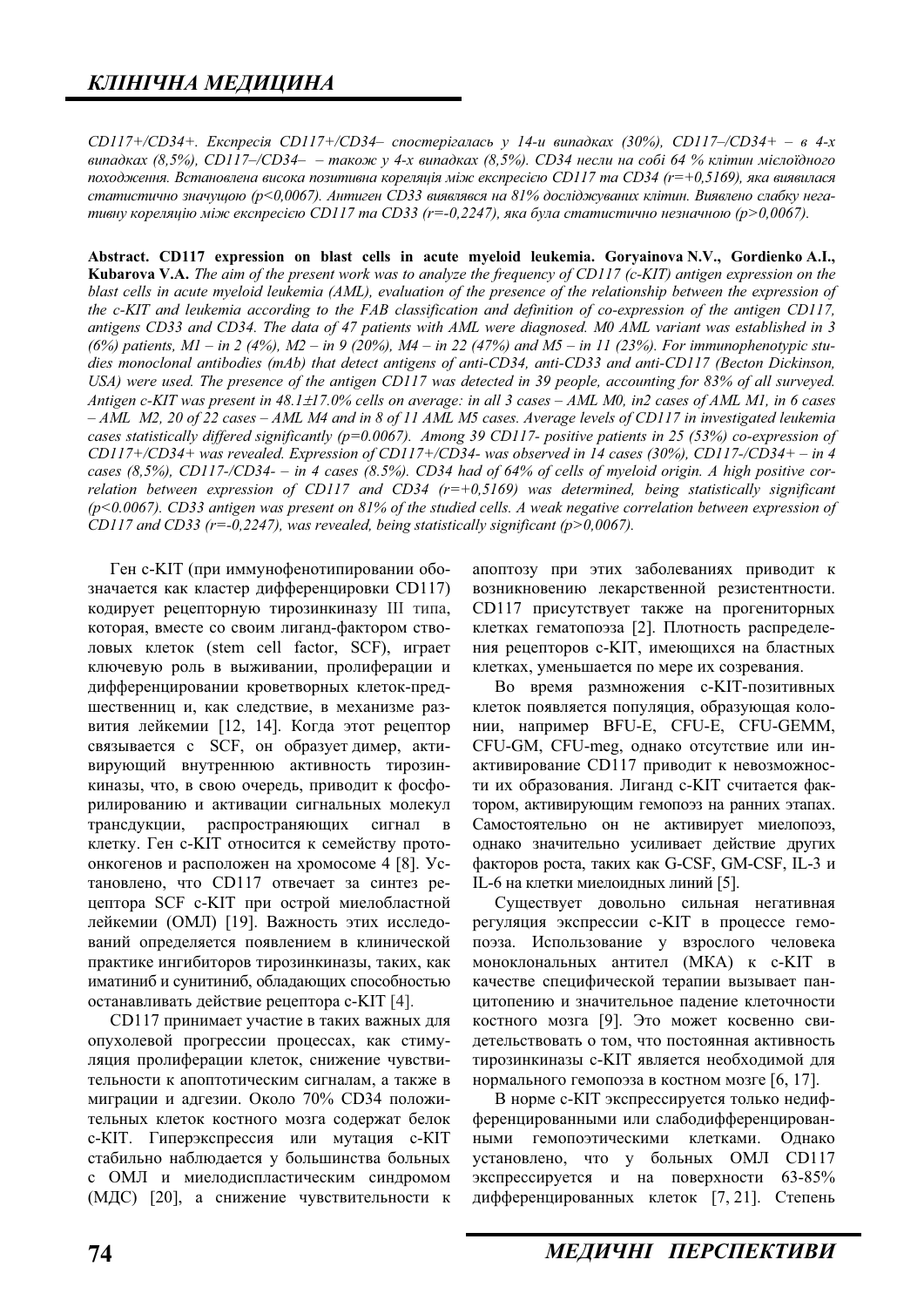фосфорилирования рецептора с-КІТ коррелирует с уровнем пролиферации. Это подтверждает тот факт, что активация с-КІТ в лейкемических клетках играет важную роль в избыточной пролиферации и нарушении дифференцирования клеток крови при ОМЛ [6].

Экспрессию CD117 выявлено при всех морфологических подтипах ОМЛ, однако в существующих на сегодняшний день работах не установлено однозначной взаимосвязи между вариантом ОМЛ согласно классификации ФАБ и уровнем экспрессии с-КІТ [22]. Функция CD117 при ОМЛ до сих пор остается не до конца изученной. Считается, что одним из потенциальных источников бластной трансформации при ОМЛ являются мутации внутри гена с-КІТ [6, 17].

Целью представленной работы был анализ частоты экспрессии антигена CD117 на бластных клетках при ОМЛ, оценка существования зависимости между экспрессией с-KIT и вариантом лейкемии согласно ФАБ-классификации, а также определение коэкспрессии антигена CD117 с антигенами СD33 и СD34.

#### МАТЕРИАЛЫ И МЕТОДЫ ИССЛЕДОВАНИЙ

Анализом охвачено 47 больных, которым в отделении заболеваний системы крови ГУ «Институт гематологии и трансфузиологии НАМН Украины» был установлен диагноз ОМЛ. Материалом для исследований служил костный мозг, полученный методом аспирационной биопсии. Распознавание вариантов ОМЛ проведено на основании морфологических и цитохимических критериев согласно ФАБ-классификации [15]. Среди всех случаев наблюдения М0 вариант ОМЛ был установлен у 3-х (6%) пациентов, М1 – у 2-х (4%), М2 – у 9-х (20%), М4 – у 22-х (47%) и М5 - у 11-и (23%). М3, М6 и М7 варианты ОМЛ в нашем исследовании не наблюдались.

Подготовка суспензии для цитофлюориметрического исследования была проведена в соответствии с указаниями Международной рабочей группы по проточной цитометрии [18]. Тест основан на способности МКА связываться с антигенными детерминантами, которые экспрессируются определенными клетками гемопоэтического происхождения. При инкубации образца с реагентом происходит специфическое окрашивание лейкоцитов и лизис эритроцитов. Интактные лейкоциты анализируются на проточном цитофлуориметре, который измеряет светорассеивание и флуоресценцию клеток и позволяет выделить (гейтировать) интересующую популяцию на диаграмме, отображающей светорассеивание в боковом направлении (Side Scatter или SS) и флуоресценцию ECD. Выделенная популяция подразделяется на субпопуляции с помощью двух других параметров флуоресценции. Таким образом, положительно окрашенные клетки отличаются от отрицательных (неокрашенных). Результат представляется в виде процентного содержания положительных клеток от всех клеток выбранной популяции. Для иммунофенотипических исследований в нашем исследовании были использованы МКА, детектирующие антигены анти-CD34, анти-CD33 и анти-CD117 (Becton Dickinson, США), меченые флюоресцеинизотиоцианатом (FITC) и фикоэритрином (РЕ), с применением техники двухцветных окрасок. Окрашивание клеток периферической крови МКА проводили с учетом рекомендаций фирмы-производителя. Все цитофлуориметрические исслелования осушествляли на проточном лазерном цитометре FACScan (Becton Dickinson, USA) с аргоновым лазером при длине волны 488 нм. Данный прибор позволяет учитывать 5 параметров для каждой клетки:  $2$  параметра светорассеивания – прямое светорассеивание (FSC), что отражает размер клетки и боковое светорассеивание (SSC), которое характеризирует внутриклеточную структуру клетки, а также 3 параметра флуоресценции (в зависимости от применяемых флуорохромов). Сбор и анализ данных проточной цитометрии проводили с помощью программного обеспечения LYSYS-II Ver. 1.1 (Becton Dickinson, USA), WinMDI 2.8 (Joseph Trotter, Scripps Institute, La Jolla, CA) и Microsoft Exsel 2000 из пакета Microsoft Office 2000. Экспрессией антигена CD117 и CD34 признавалось их наличие на  $10\%$ исследованных клеток и более. Экспрессия антигена CD33 считалась положительной при определяемом уровне выше 20%.

Результаты, касающиеся наличия антигена с-KIT в исследованном материале, были обработаны с помощью теста ANOVA и теста Тьюки для неравных численностей. Для определения корреляции экспрессии CD117 с CD34 и CD33 использован тест корреляции Пирсона.

#### РЕЗУЛЬТАТЫ И ИХ ОБСУЖДЕНИЕ

Экспрессия антигена с-КІТ при разных FABвариантах ОМЛ

Наличие антигена CD117 в нашем исследовании выявлено у 39 человек, что составило 83% от всех обследованных. Антиген с-КІТ присутствовал в среднем на  $48,1\pm17,0\%$  клеток. В таблице 1 приведены данные частоты встречаемости антигена CD117 в зависимости от FABварианта ОМЛ. Количество с-КIT-позитивных клеток при каждом из вариантов представлено на рисунке 1.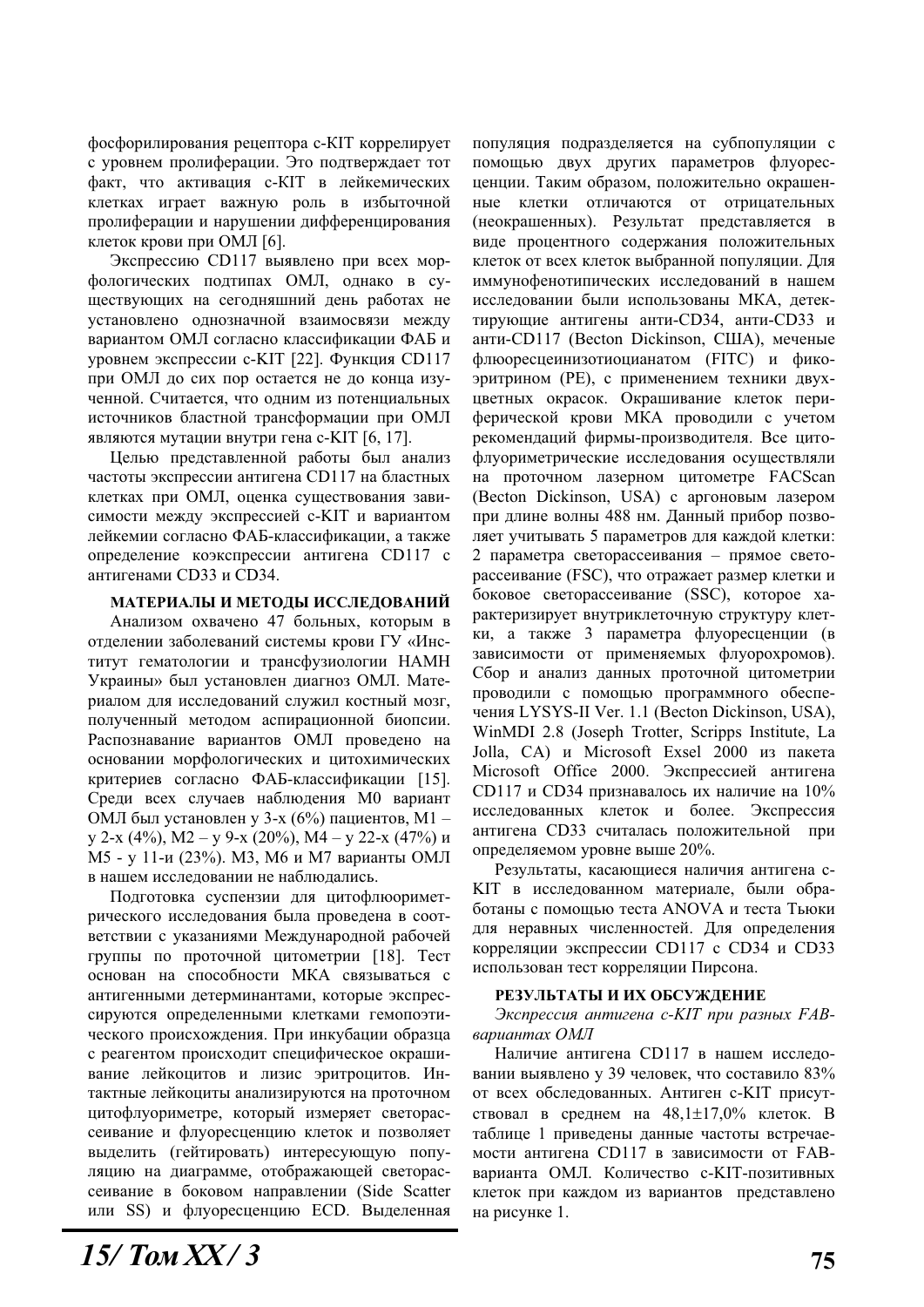$Ta6$ лица 1

| <b>FAB-вариант</b><br><b>OMJI</b> | Больные          |               | Процент СD117-позитивных клеток |     |                              |                              |
|-----------------------------------|------------------|---------------|---------------------------------|-----|------------------------------|------------------------------|
|                                   | ${\bf N}$        | $\frac{6}{6}$ | Min                             | Max | Среднее<br>значение, М       | Стандартное<br>отклонение, т |
| M <sub>0</sub>                    | 3                | 6             | 47                              | 89  | 79,0                         | 12,13                        |
| M1                                | $\mathbf{2}$     | 4             | 35                              | 79  | 72,02                        | 11,14                        |
| M2                                | $\boldsymbol{9}$ | 20            | 26                              | 78  | 65,13                        | 14,81                        |
| M3                                | $\bf{0}$         | $\bf{0}$      | $\overline{\phantom{a}}$        | -   | $\qquad \qquad \blacksquare$ | $\overline{\phantom{a}}$     |
| $\mathbf{M}4$                     | 22               | 47            | 8                               | 66  | 48,97                        | 14,92                        |
| M <sub>5</sub>                    | 11               | 23            | 1,8                             | 85  | 41,60                        | 7,10                         |
| M6                                | $\mathbf{0}$     | $\bf{0}$      | $\overline{\phantom{a}}$        |     | ۰                            | $\overline{\phantom{a}}$     |
| M7                                | $\bf{0}$         | $\bf{0}$      | $\overline{\phantom{0}}$        |     | $\overline{\phantom{a}}$     | ۰                            |
| Всего                             | 47               | 100           | 1,8                             | 89  | 62,74                        | 17,04                        |

Экспрессия антигена CD117 на бластных клетках при ОМЛ

Антиген с-КІТ присутствовал во всех 3-х случаях ОМЛ М0, в 2-х случаях ОМЛ М1, в 6-и ОМЛ М2, 20-и из 22-х случаев ОМЛ М4 и 8-и из 11-и ОМЛ М5.

достоверно отличаются (р=+0,0067). Проведенный анализ полученных данных с помощью теста Тьюки лля неравных численностей установил статистически значимое различие (p<0,0067) в силе экспрессии с-KIT между вариантами ОМЛ М0, М1 и М4, М5.

С помощью теста ANOVA установлено, что средние показатели уровня экспрессии CD117 в исследуемых вариантах лейкемий статистически

> **100 90 80 70 CD117-позитивных** % CD117-позитивных **60 50 40**  $\overline{\mathcal{S}}$ **30 20 10 0**  $\overline{\Phi}$ АБ-вариант ОМЛ **M0 M1 M2 M4 M5**

Рис. 1. Экспрессия антигена CD117 на бластных клетках при ОМЛ в зависимости от FAB-варианта

Корреляция между экспрессией антигена *CD117 ɢ CD34, CD33* 

Нами также была исслелована взаимосвязь между экспрессией СD117 и присутствием на бластных клетках антигенов CD34 и CD33 у больных ОМЛ. Среди 39 CD117-позитивных больных у 25 (53%) выявлена коэкспрессия

CD117+/CD34+. Экспрессия CD117+/CD34- наблюдалась в 14-и случаях (30%), CD117–/CD34+ – в 4-х случаях (8,5%), CD117–/CD34– – также в 4-х случаях (8,5%). CD34 несли на себе 64% клеток миелоидного происхождения. Установлена высокая положительная корреляция между экспрессией CD117 и CD 34 (r=+0,5169), которая

76 *МЕДИЧНІ ПЕРСПЕКТИВИ*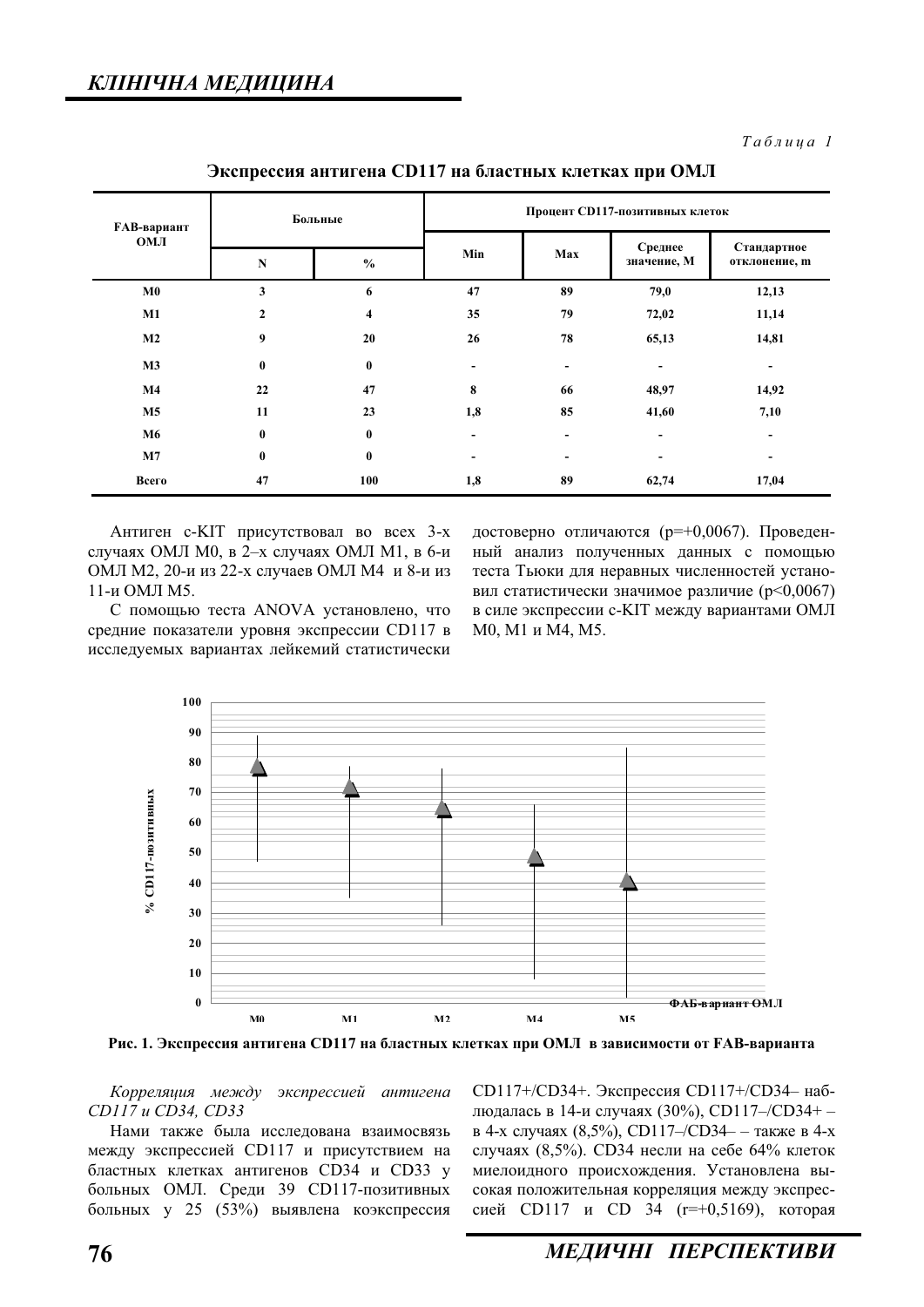является статистически значимой (p<0,0067) (рис. 2.). Антиген СD33 присутствовал на  $81\%$ исследуемых клеток. В результате анализа полученных данных обнаружена слабая отрицательная корреляция между экспрессиями CD117 и CD33 ( $r=0,2247$ ), которая оказалась статистически несущественной ( $p > 0.0067$ ) (рис. 3.).



Рис. 2. Корреляция между экспрессией антигенов CD117 **и СD34 при ОМЛ** (ДИ – доверительный интервал)

Таким образом, результатами проведенного нами исследования доказано, что антиген с-KIT довольно часто экспрессируется на бластных клетках при ОМЛ. Частота выявления с-KIT в исследованном материале больных ОМЛ (83%), а также высокий уровень экспрессии CD117 при М0, М1 и М2 ОМЛ (79,0%, 72,0% и 65,1% соответственно) совпадает с аналогичными данными других исследователей [5, 22].



Рис. 3. Корреляция между экспрессией антигенов CD117 **и СD33 при ОМЛ** (ДИ – доверительный интервал)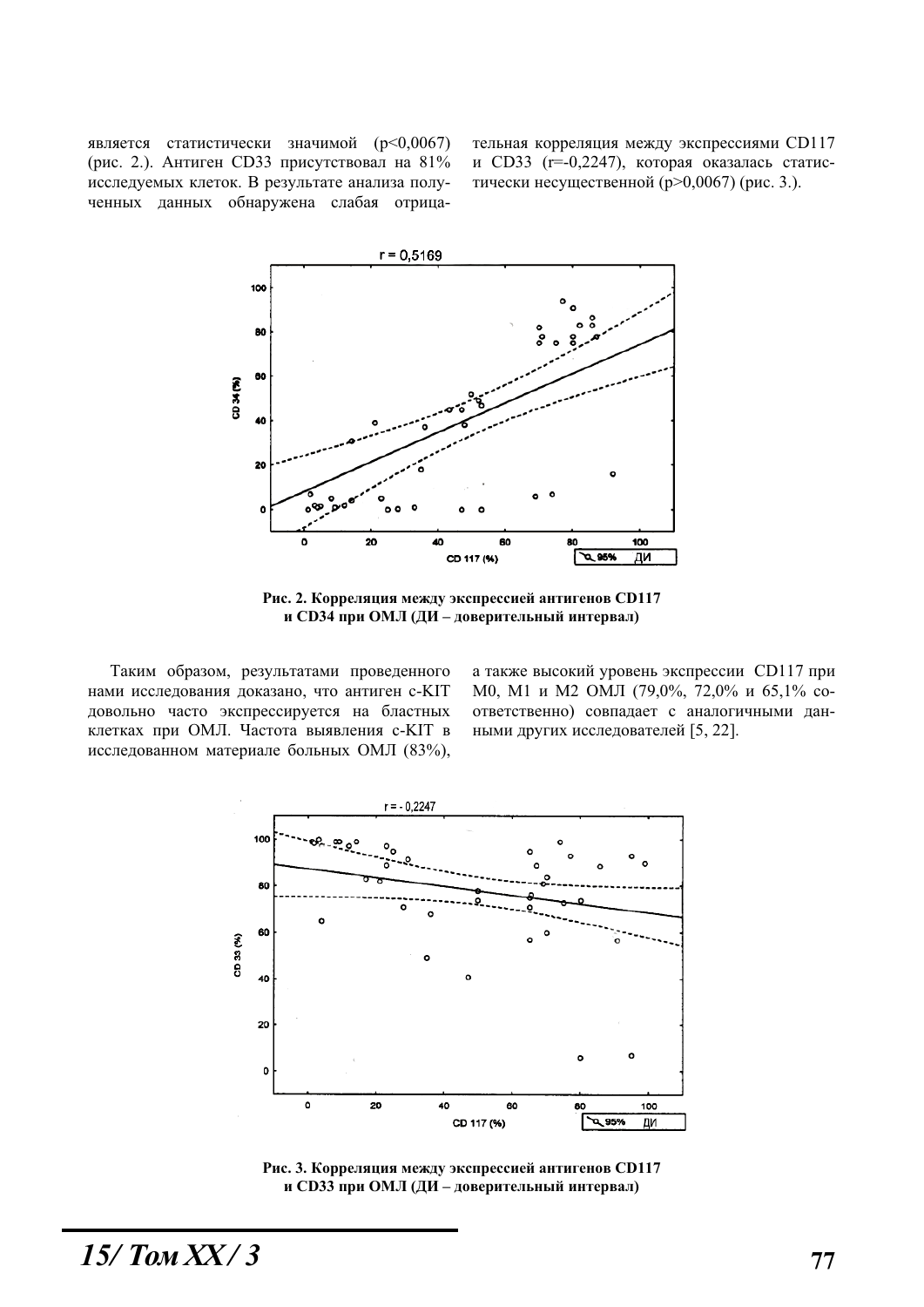Коэкспрессия с-КІТ на CD34+ клетках подтверждает наличие этого рецептора на прогениторных клетках костного мозга. Сосушествование с-КІТ с антигеном CD33 может быть подтверждением специфичности CD117 для лейкемий миелоидного происхождения. Принимая во внимание основные механизмы дисрегуляции внутри белка с-КІТ [13], представляется возможным остановка процесса новообразования посредством использования ингибиторов рецептора с-КІТ. Эффективность элиминации с-КІТпозитивных клеток ингибиторами тирозинкиназы – SU66668, SU5416, СТІ571 – была неоднократно доказана как in vitro, так и in vivo  $[1, 3, 3]$ 10, 11, 16]. Ожидается, что после прохождения всех фаз клинических испытаний использование соответствующих ингибиторов тирозинкиназ станет обычной практикой, а реакция на лечение у больных с более высокой экспрессией CD117 будет более значительной. В связи с этим, пред-

1. A phase 1 study of SU11248 in the treatment of patients with refractory or resistant acute myeloid leukemia AML or not amenable to conventional therapy for the disease / W. Fiedler, H. Serve, H. Dohner [et al.] // Blood.  $-2005. - Vol.$  105, N 3.  $- P.$  986-993.

2. Activation of the MAP kinase pathway by c-Kit is PI-3 kinase dependent in hematopoietic progenitor/stem cell lines / E. Wandzioch, C. Edling, R. Pulmer [et al.] // Blood. – 2004. – Vol. 104. – P. 51-57.

3. Advani A.S. C-kit as a target in the treatment of acute myelogenous leukemia / A.S. Advani // Curr. Hematol. Rep.  $-2005. - Vol. 4$ , N  $1. - P. 51-58.$ 

4. Adverse prognostic significance of KIT mutations in adult acute myeloid leukemia with  $inv(16)$  and  $t(8;21)$ : a Cancer and Leukemia Group B Study / P. Paschka, G. Marcucci, A.S. Ruppert [et al.] // J. Clin. Oncol. – 2006. – Vol. 24, N 24. – P. 3904-3911.

5. C-kit receptor expression in acute leukemiasassociation with patient and disease characteristics and with outcome / A.S. Tsao, H. Kantarjian, D. Thomas [et al.] // Leuk. Res.  $- 2004$ .  $- Vol. 28$ .  $- P. 373-378$ .

6. C-Kit signal transduction and involvement in cancer / J. Lennartsson, O. Voytyuk, E. Heiss [et al.] // Cancer Ther. – 2005. – Vol. 3. – P. 5-28.

7. Dasatinib in imatinib-resistant Philadelphia chromosome-positive leukemias / M. Talpaz, N.P. Shah, H. Kantarjian [et al.] // N. Engl. J. Med. – 2006. – Vol. 354, N 24. – P. 2531-2541.

8. Expression and functional role of the protooncogene c-kit in acute myeloblastic leukemia cells / H. Ikeda, Y. Kanakura, T. Tamaki [et al.] // Blood. – 2011. – Vol. 178, N 11. – P. 2962-2968.

9. Hasskarl J. Sorafenib / J. Hasskarl // Recent. Results. Cancer Res. – 2010. – Vol. 184. – P. 61-70.

ставляется целесообразным рутинное определение экспрессии с-KIT при ОМЛ. Кроме того, для стратификации лечения и принятия решения относительно целевой терапии анти-с-КІТ у пациентов с высокой экспрессией CD117 может быть необходимым определение вида мутации внутри гена, что обеспечит точный выбор ингибитора.

#### **ВЫВОДЫ**

1. Экспрессия с-КІТ на СD34-позитивных клетках свидетельствует о наличии этого рецептора на прогениторных клетках костного мозга.

2. Коэкспрессия антигенов CD117 и CD33 является подтверждением миелоидного происхожления лейкемий.

3. Наличие экспрессии бластными клетками при ОМЛ CD117 может использоваться для стратификации лечения.

## СПИСОК ЛИТЕРАТУРЫ

10. Imatinib mesylate in the treatment of newly diagnosed or refractory/resistant c-KIT positive acute myeloid leukemia. Results of an Italian Multicentric Phase II Study / P.P. Piccaluga, M. Malagola, M. Rondoni [et al.] // Haematologica. – 2007. – Vol. 92, N 12. – P. 1721-1722.

11. Initial testing of dasatinib by the Pediatric Preclinical Testing Program / E.A. Kolb, R. Gorlick, P.J. Houghton [et al.] // Pediatric Blood & Cancer. – 2008. – Vol. 50. – P. 1198-1206.

12. KIT activating mutations: incidence in adult and pediatric acute myeloid leukemia, and identification of an internal tandem duplication / A. Beghini, C.B. Ripamonti, R. Cairoli [et al.] // Haematologica. – 2004. – Vol. 89. – P. 920-925.

13. Longley B.J. Classes of c-KIT activating mutations: proposed mechanisms of action and implications for disease classification and therapy / B.J. Longley, M.J. Reguera, Y. Ma // Leukemia Res. – 2001. – Vol. 25. – P. 572-576.

14. Proliferation of human myeloid leukemia cell line associated with the tyrosine-phosphorylation and activation of the proto-oncogene c-kit product / A. Kuriu, H. Ikeda, Y. Kanakura [et al.] // Blood. – 2011. – Vol. 178, N 11. – P. 2834-2840.

15. Proposals for the classification of the acute leukaemias. French-American-British (FAB) co-operative group / J.M. Bennett, D. Catovsky, M.T. Daniel [et al.] // Br. J. Haematol. – 1976. – Vol. 33, N 4. – P. 451-458.

16. Results of a multicenter phase II trial for older patients with c-kit-positive acute myeloid leukemia (AML) and high-risk myelodysplastic syndrome (HR-MDS) using low-dose ara-C and imatinib / F. Heidel, J. Cortes, F.G. Rucker [et al.] // Cancer. – 2007. – Vol. 109. – P. 907-914.